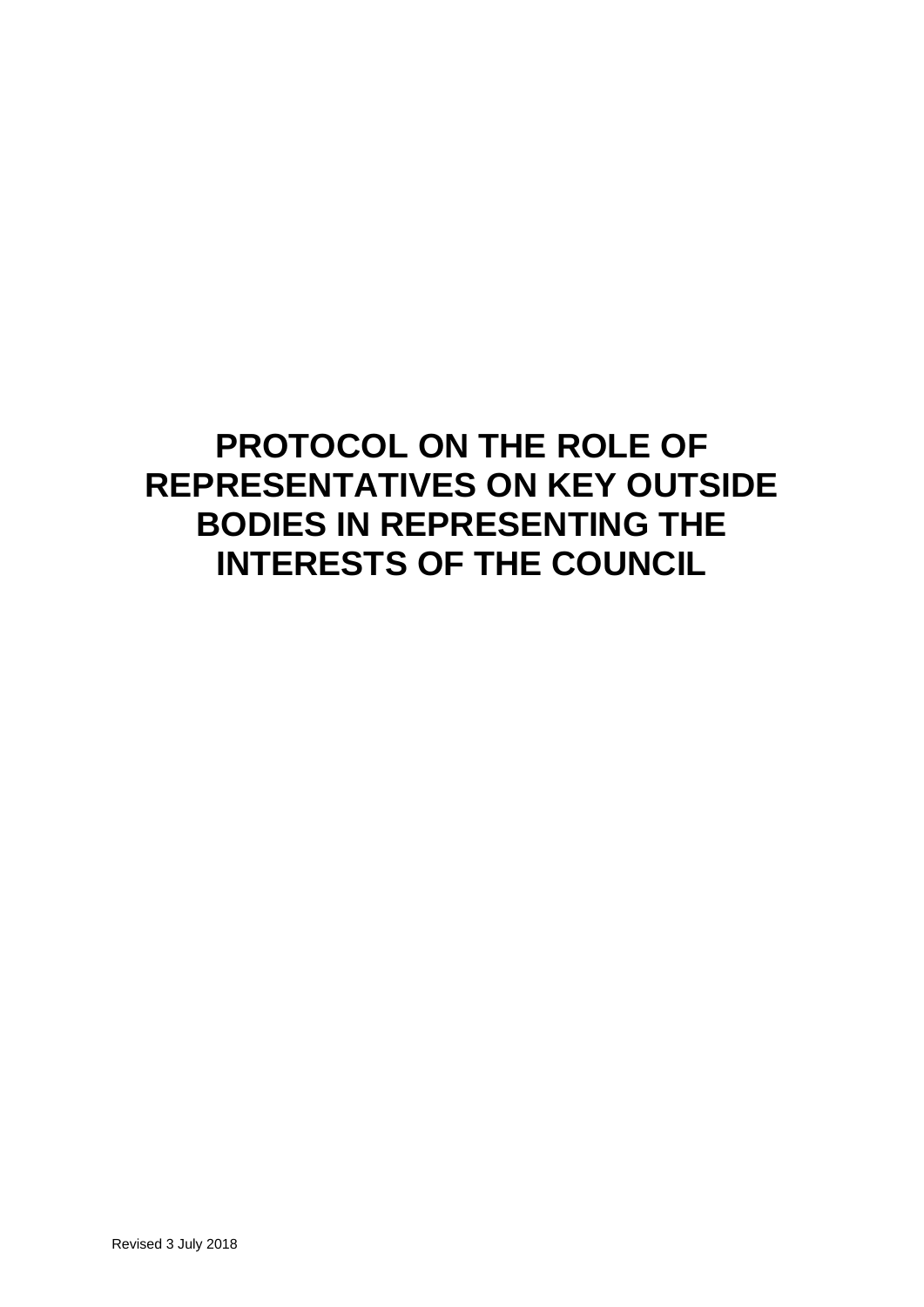## **The role of representatives on key outside bodies in representing the interests of the Council**

The role of Leader of the Council requires that the post holder should represent the interests of the Council and the Kirklees community as a whole through contacts with statutory external agencies and partnerships, neighbouring councils, sub-regional, regional, national and international bodies. The Deputy Leader is expected to fulfil the same role when the Leader is not available or when deputed to do so.

Similar expectations apply to Cabinet Members where the external contacts relate to their portfolios or at the Leader's request and other Members representing the Council.

The prime source of the authority of the Leader, Deputy Leader, Cabinet member and other representatives in these external contacts derives from his or her status as the person elected to the role by the full Council.

The Leaders and portfolio holders of all Groups have a duty to ensure that their Members views are openly and fully expressed in these briefings and meetings.

Steps should be taken by all representatives to make sure that they report as accurately as possible the balance of views across the Council and the community as a whole. They may also wish to indicate a distinct view based on discussions within the Executive.

All representatives must ensure that a record is available of significant discussions with external bodies, either in the form of minutes or meeting notes, or in the form of a personally prepared note, subject to constraints of confidentiality.

Cabinet Committee All-party Briefings on portfolio issues should be used to report back issues which may be of **substantial** interest across the Council.

All representatives will be expected to keep the Council informed of significant issues arising from external contacts and to respond at Cabinet and Cabinet Committee Allparty Briefings to questions arising from such contacts.

## **Process**

- As a standard item on Cabinet Committee All-party Briefings this will cover feedback on activity undertaken in the previous period and activity planned in the next period. Depending on timescale this will be written feedback, using an agreed simple template, or a verbal report.
- The Council Meeting procedure rules include provision for Members to ask questions about this activity.
- A feedback form will be required when Members are involved in informal discussions on issues of major concern outside formal meetings and when they are representing the views of Council.
- This process has to be subject to the confidentiality rules of organisations and to the requirements of Company Law.